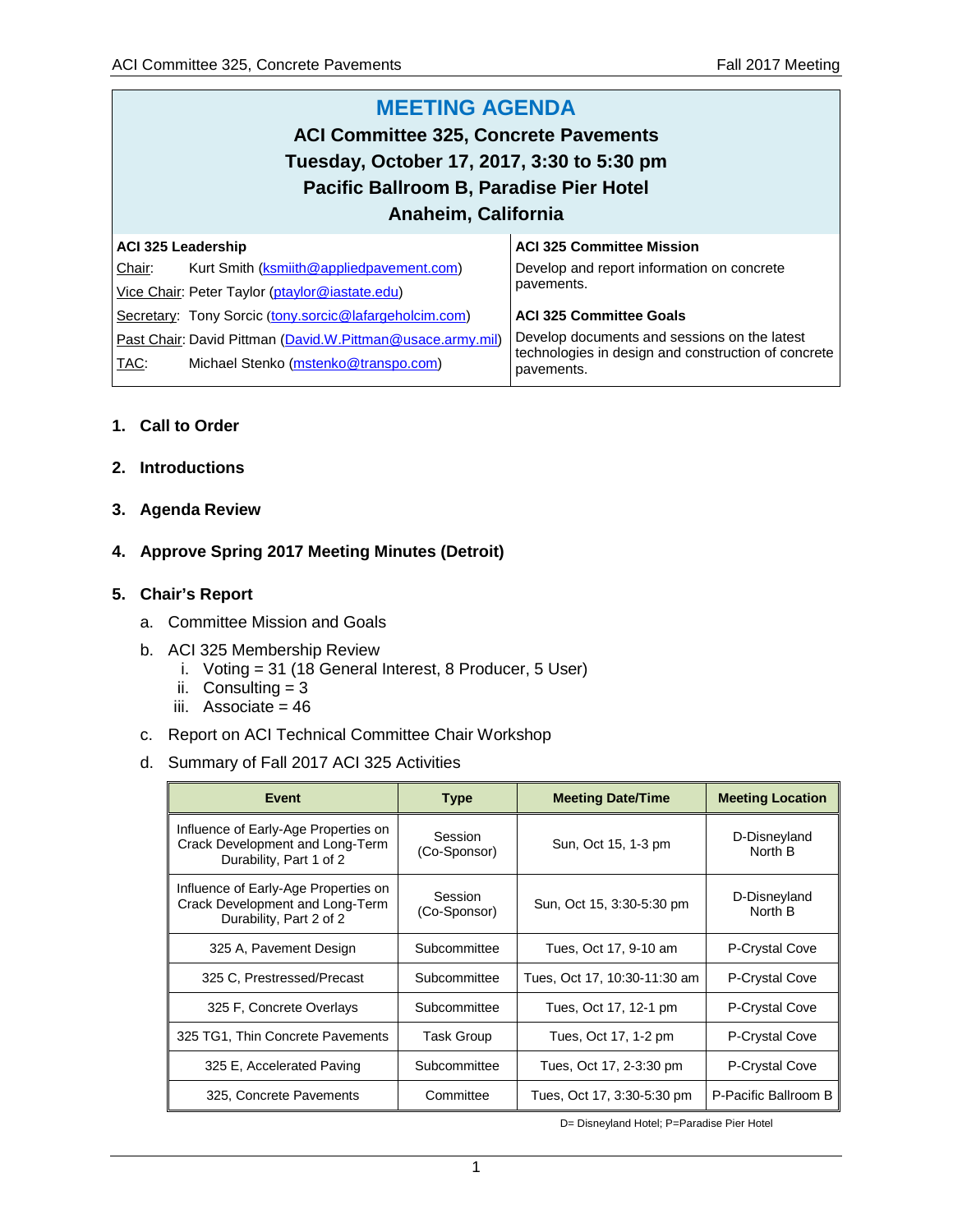### **6. Subcommittee Reports**

- a. 325-A, Design and Construction of PCC Pavements (Killingsworth)
- b. 325-C, Precast and Prestressed Pavements (Tayabji)
- c. 325-E, Accelerated Paving (Sorcic)
- d. 325-F, Concrete Pavement Overlays (Taylor)
- e. Task Force on Continuously Reinforced Concrete Pavements (Smith)

### **7. New Technical Group: Task Force on Thin Concrete Pavements (Tom Van Dam)**

- a. Purpose/Product/Performance Period
- b. Membership/Methods/Moving Forward

### **8. Technical Sessions**

- a. Fall 2017 Meeting, Oct 15-19 in Anaheim, CA
	- i. Co-Sponsor, Two-Part Session on *Influence of Early-Age Properties on Crack Development and Long-Term Durability* (ACI 325 Liaison: Jussara Tanesi)
- b. Spring 2018 Meeting, March 25-29 in Salt Lake City, UT (Final requests due 10/20/17)
	- i. Potential Session on Accelerated Concrete Paving (Sorcic)
	- ii. Potential Session on Deicer Salts and Concrete Deterioration (Van Dam)
- c. Fall 2018 Meeting, Oct 14-18 in Las Vegas, NV (Preliminary requests due 10/20/17)
	- i. Potential Session on Precast (Tayabji)
	- ii. Potential Session on Design-Build (Van Dam)
- d. Spring 2019 Meeting, Quebec City, Quebec, Canada (Preliminary requests due 3/24/18) i. Potential Session on Street and Local Roads (Killingsworth)
- e. Fall 2019 Meeting, Cincinnati, Ohio (Preliminary requests due 10/20/18)
	- i. Candidate Session Topics: Overlays, Airports, CRCP

Note: Helpful Link to Request Preliminary and Final Sessions (will require log-in after clicking):

<https://www.concrete.org/events/conventions/future-conventions/request-a-session.aspx>

### **9. Liaison Reports**

- a. ACI 327 (RCC)
- b. ACI 330 (Parking Lots)
- c. ACI 522 (Pervious Concrete)
- d. FHWA
- e. FAA
- f. COE
- g. TRB
- h. ACPA
- i. ISCP
- j. Other?